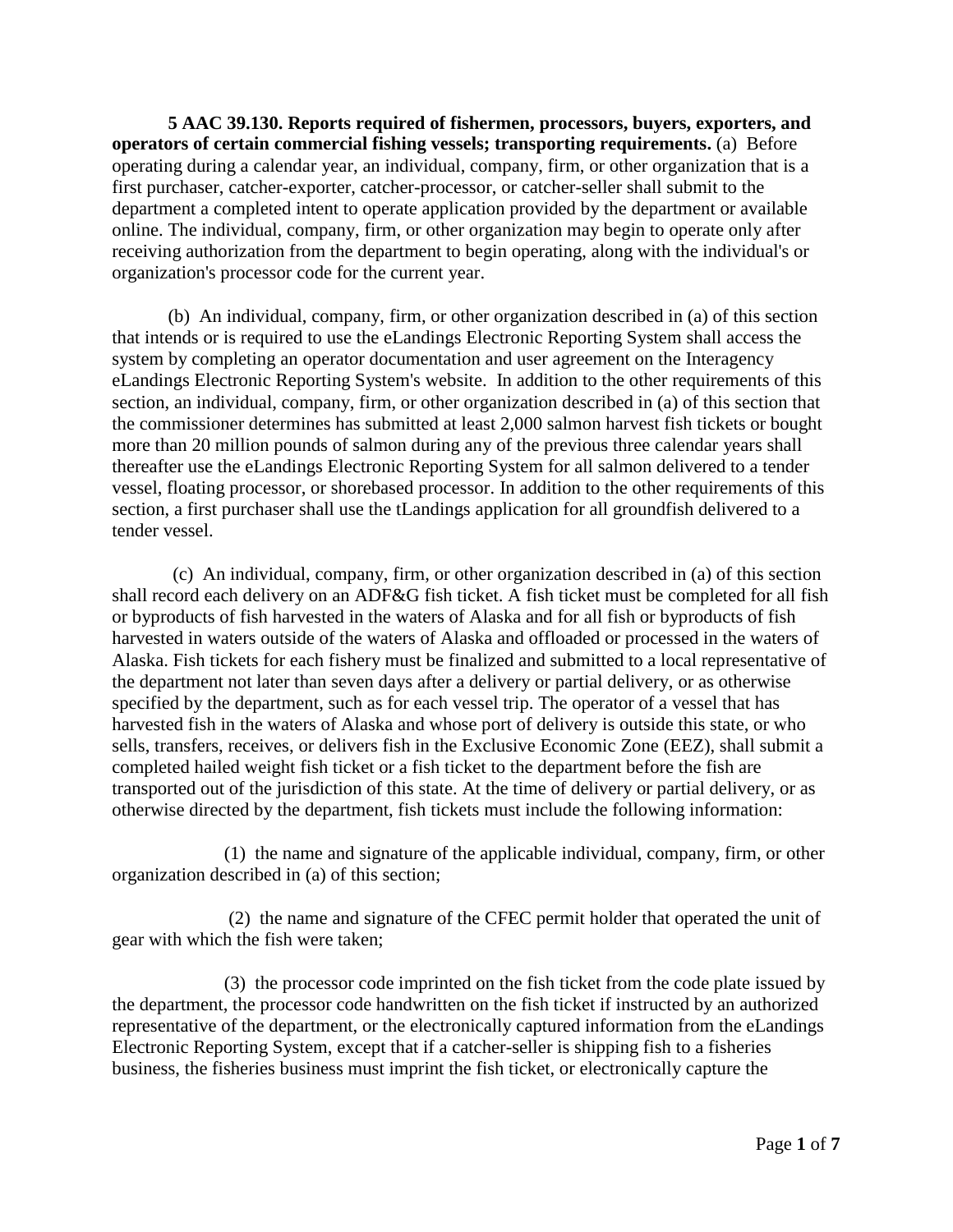information on the eLandings Electronic Reporting System, with the processor code of the fisheries business; in this paragraph, "fisheries business" has the meaning given in AS 43.75.290;

(4) the name, or the United States Coast Guard number or Department of Transportation number, of the vessel employed in taking the fish, if applicable;

(5) the date fishing gear was deployed and the date the delivery or partial delivery of the fish is completed;

(6) the permanent ADF&G vessel license plate number, if applicable;

(7) the type of gear by which the fish were taken by the gear code number specified by the department;

(8) the statistical areas, districts, and subdistricts in which the fish were taken and, if required by a local representative of the department, the nearest headland or bay in which the fish were taken;

(9) the pounds, including any applicable weight modifier such as with ice and slime, delivery condition code, and disposition code, including any applicable overage code, of fish by species, except that

(A) for salmon and crab, the number is also required;

(B) for herring, only the weight, in pounds or tons, and delivery condition are required;

(10) an indication of a partial delivery, including a partial delivery of groundfish as specified in 5 AAC 28.070(f), if applicable;

(11) the CFEC permit number of the operator of the unit of gear with which the fish were taken, imprinted on the fish ticket from the valid permit card or electronically captured from the valid permit card; the imprinting requirement under this paragraph may be suspended by a local representative of the department after presentation by the commercial fisherman of the operator's permit application validated by CFEC or documentation from the department or CFEC that the permit card has been damaged, lost, or stolen; if a suspension is granted, the buyer or commercial fisherman must handwrite the name of the permit holder, the permit holder's permit number, and, if applicable, the permanent ADF&G vessel license plate number on the fish ticket, and attach a copy of the supporting documentation;

(12) the number or pounds of fish by species retained by a commercial fisherman for that person's own use, if applicable;

(13) the number of licensed crewmembers, including the vessel operator, if applicable;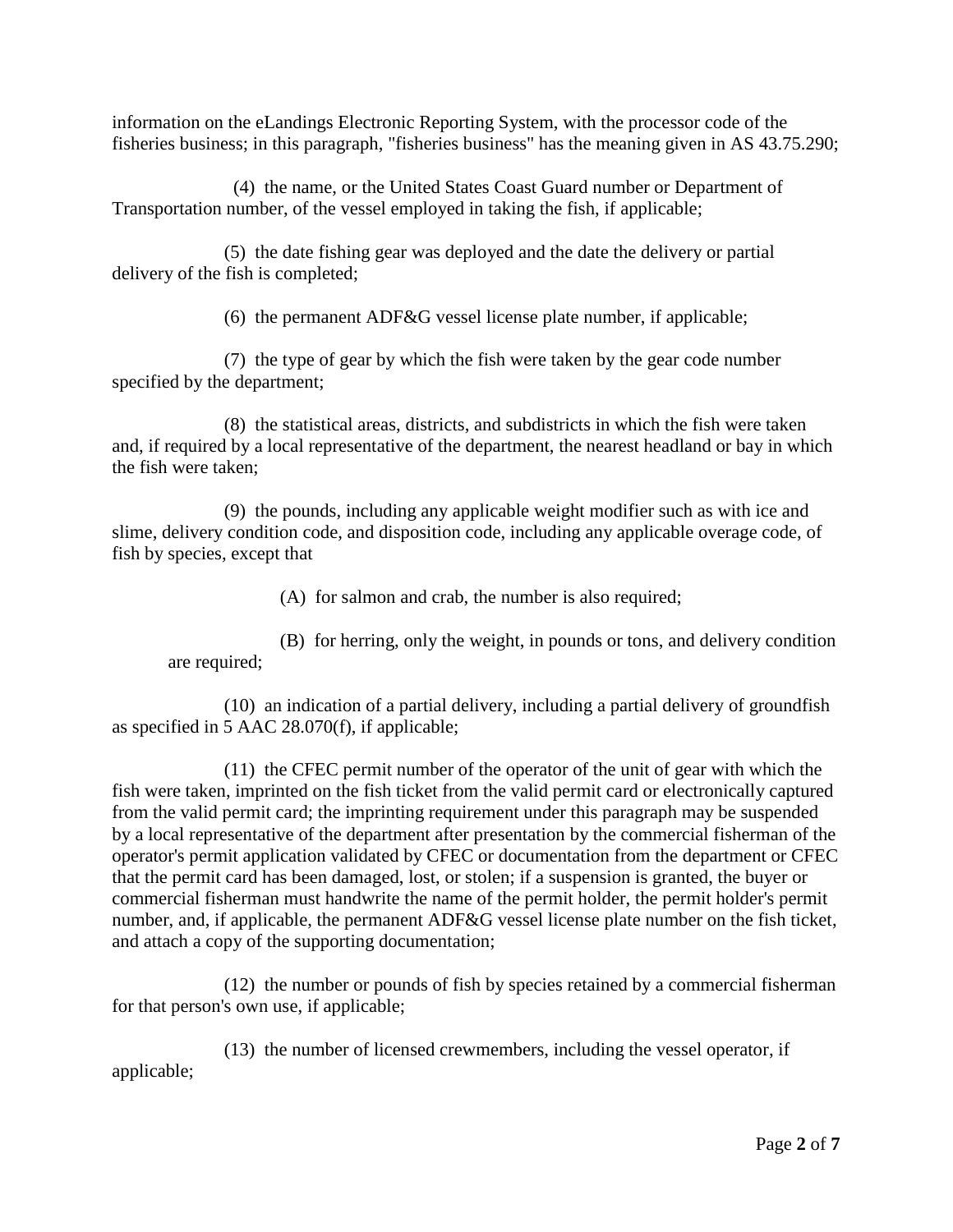(14) the number of certified onboard observers, if applicable;

(15) the management program code, if using the eLandings Electronic Reporting

System;

(16) the permanent ADF&G vessel license plate number of the tender vessel, if applicable;

(17) for a dual permit, the second CFEC permit number, if required by the department;

(18) any other information that the commissioner determines is necessary.

(d) A person may not possess a fish ticket that has been imprinted with a CFEC permit number until the time of delivery or partial delivery.

(e) A buyer of fish harvested through a CDQ program, as described in 6 AAC 93, shall electronically submit a fish ticket at least one time per week. The buyer may use the consolidated fish ticket feature in the eLandings Electronic Reporting System, including seaLandings, to generate the fish ticket. In this subsection, "week" means a seven-day period of time that begins on Sunday and ends on Saturday.

(f) An individual, company, firm, or other organization described in (a) of this section shall furnish, verbally or in writing, purchasing, production, or other information as required by the commissioner.

(g) Not later than April 1, a first purchaser, catcher-exporter, or catcher-processor that has been assigned a processor code under (a) of this section shall submit a Commercial Operator's Annual Report (COAR), which is an operator's accurate and complete summary of activity for each intent to operate application approved by the department for the previous year, or a signed statement of nonactivity for the previous year, on a form provided by the department or available online. The department will not authorize operations for the current year to an applicant that has not submitted all COAR reports due under this section for any previous year.

(h) A commercial fisherman shall furnish to the buyer information necessary for completion of reports required by the commissioner.

(i) An individual, company, firm, or other organization described in (a) of this section using the eLandings Electronic Reporting System must electronically submit the initial landing report at the completion of a delivery or partial delivery, and submit to the department the final landing report and a copy of the fish ticket generated and printed from the eLandings Electronic Reporting System not later than seven days after the delivery or partial delivery.

(j) A commercial fisherman shall submit to the department verbally, in writing, or electronically through the eLandings Electronic Reporting System, directly or through the buyer, information necessary for reports required by the commissioner.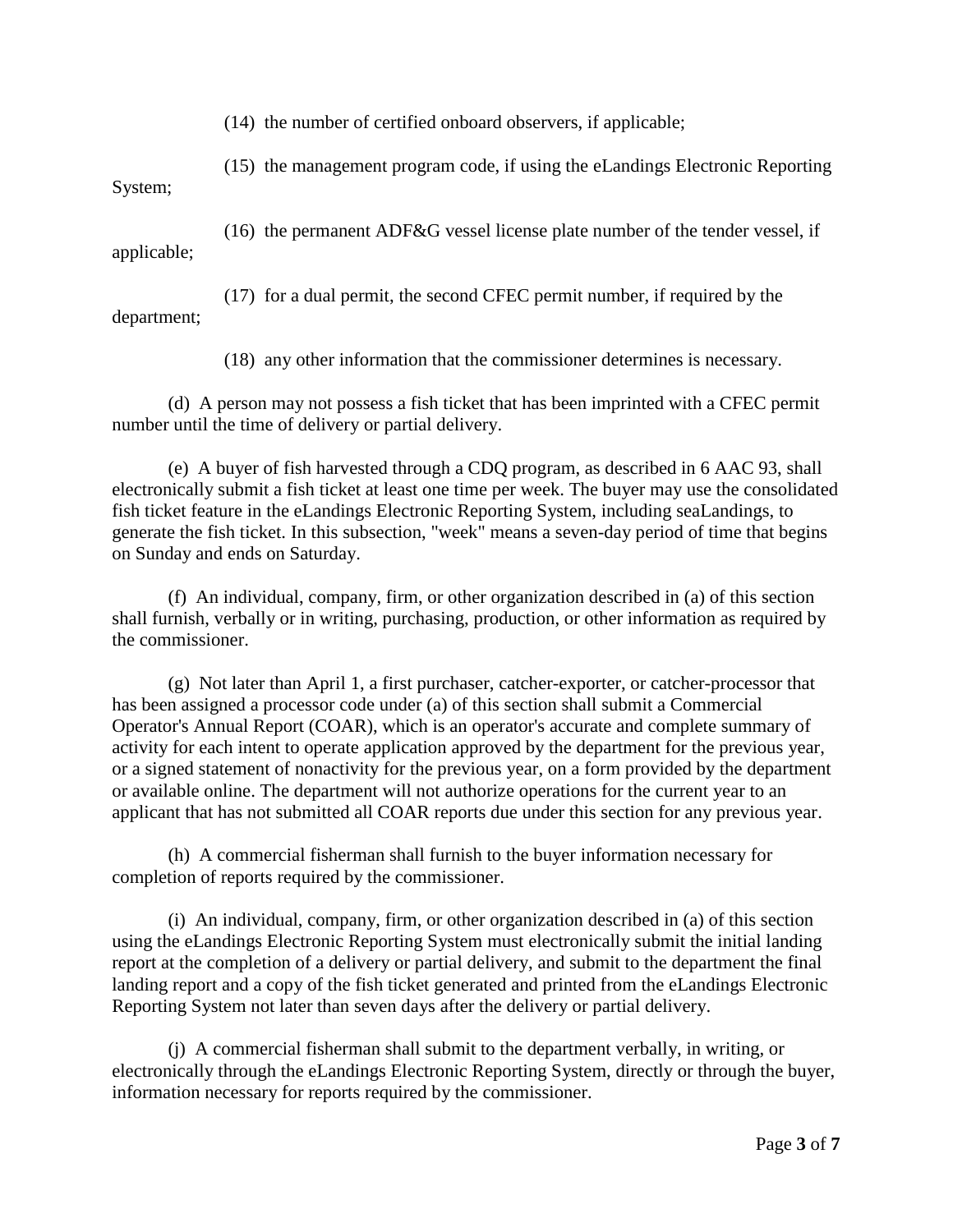(k) Unless otherwise specified in this chapter, in addition to other requirements of this section, each person that is the first purchaser of or that first processes raw groundfish or halibut shall comply with the record keeping and electronic reporting requirements through the eLandings Electronic Reporting System and any other reporting requirements in 50 C.F.R. 679.5, revised as of October 1, 2013.

(*l*) The commissioner may, by emergency order, close a fishing season and immediately reopen a fishing season during which a different reporting requirement is in effect.

(m) In addition to the other provisions of this section, if the commissioner determines it is necessary, the following information regarding the transporting, delivery, or shipping of unprocessed fish must be transmitted to an authorized local representative of the department either in person, in writing, by radio or telephone, or by other means specified by the department:

(1) the number and species of salmon taken in a regulatory area must be reported before being transported to any other area or out of this state;

(2) the number or pounds, by species, of all other fish must be reported before being transported out of this state;

(3) the number or pounds, by species, of fish taken by a catcher-seller must be reported upon delivery or before shipping the fish within the state.

(n) A floating processor shall report in person, by radio or telephone, or by other means specified by the department, to the local representative of the department located within the management area of intended operation before the start of processing operations. The report must include the initial processing location by district or subdistrict and latitude and longitude, and the date of intended operation. Before moving the operation and upon arriving at a new location, the operator shall notify the local representative of the department in person, by radio or telephone, or by other means specified by the department, of the new location of operation by district or subdistrict and latitude and longitude. A local representative of the department may waive all or part of the requirements of this subsection upon determining that the requirements are not necessary for the conservation or management of the fishery in that area.

(o) In this section,

(1) "buyer-exporter" means the first purchaser of unprocessed fish that exports or attempts to export out of this state the fish either unprocessed or custom processed;

(2) "catcher-exporter" means a commercial fisherman who exports or attempts to export out of this state unprocessed or custom processed fish that were legally taken by the catcher-exporter;

(3) "catcher-processor" means a commercial fisherman who sells or attempts to sell processed or unprocessed fish that were legally taken by the catcher-processor in or out of this state;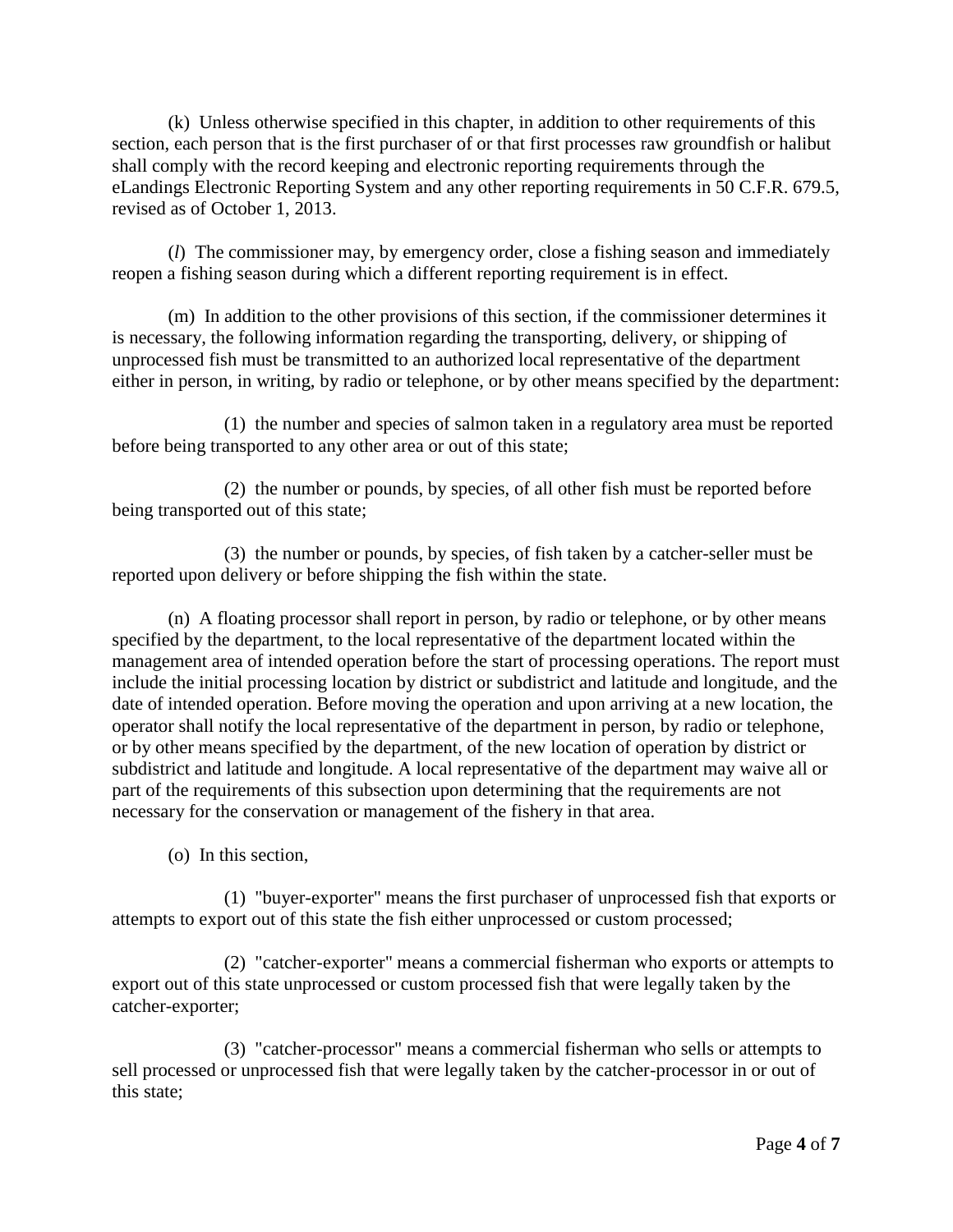(4) "catcher-seller" means a commercial fisherman who sells or attempts to sell unprocessed fish that were legally taken by the catcher-seller

(A) to the general public for use for noncommercial purposes;

(B) for use as bait for commercial or noncommercial purposes;

(C) to restaurants, grocery stores, and established fish markets;

(D) by shipping the fish to a licensed buyer, processor, or exporter within this state;

(5) "commercial fish transporter" means those individuals whose activities require a permit under AS 16.05.671;

(6) "custom processed" means that the fish is processed by a person that does not own the fish;

(7) "delivery" means offloading fish for sale or for transport to a buyer for later

(8) "dual permit" means the use of additional fishing gear on board a vessel or at a set gillnet site under a second CFEC permit as allowed under the applicable provisions in this title;

(9) "eLandings Electronic Reporting System"

(A) means the electronic and Internet based reporting system maintained by the department, the National Marine Fisheries Service, Alaska Region, and the International Pacific Halibut Commission to provide an alternative to paper fish tickets;

(B) includes the following:

(i) eLandings, which is a web application for shore side and Internet capable vessels;

(ii) seaLandings, which is a desktop application for sea vessels without Internet capability;

(iii) tLandings, which is a portable data storage application for tender and other operations;

(10) "first purchaser"

sale;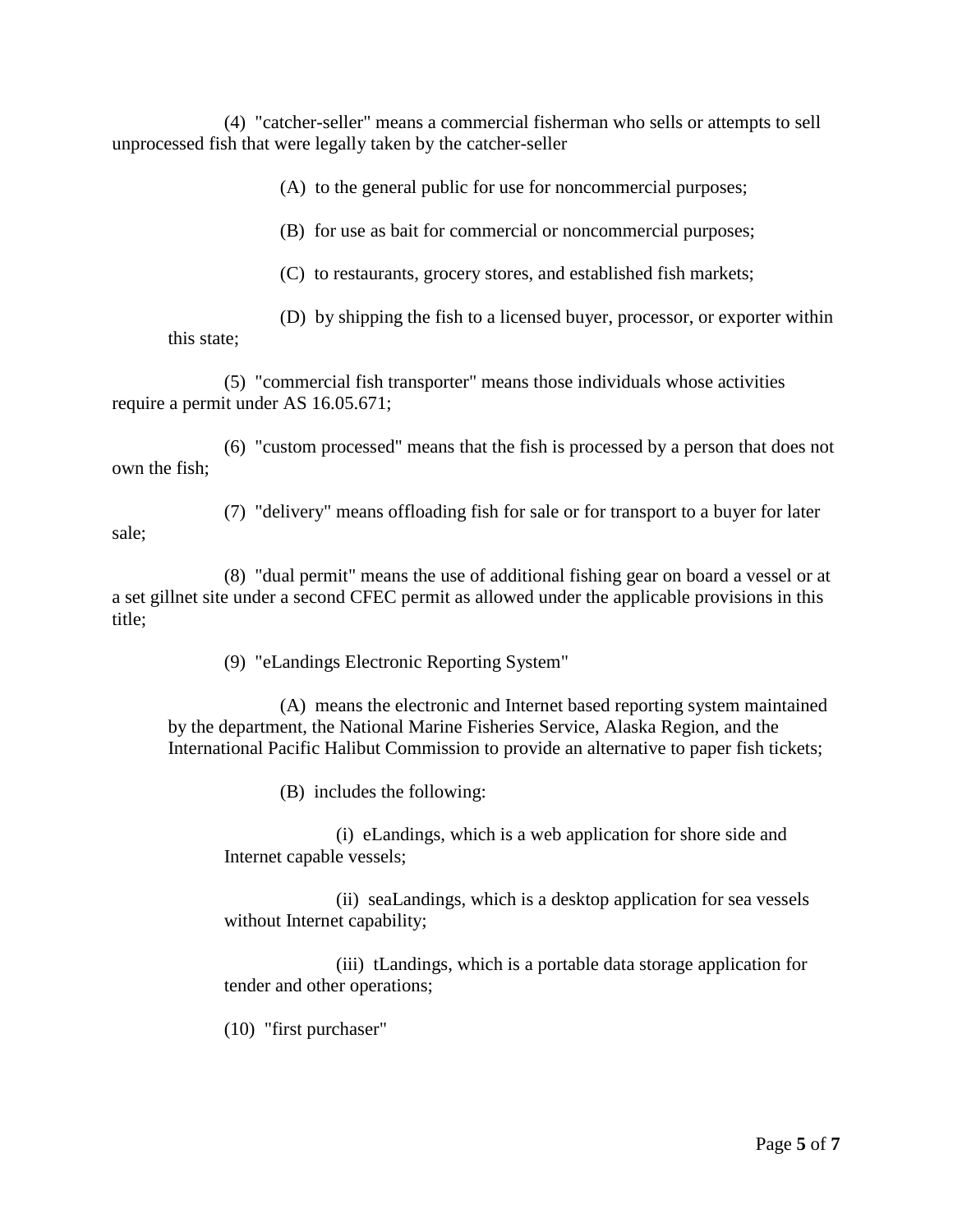(A) means the person that first purchases unprocessed fish directly from the commercial fisherman for the purchaser's own business and does not act as a buying agent for another business;

- (B) includes a
	- (i) buyer-exporter;
	- (ii) floating processor;
	- (iii) independent buyer;
	- (iv) shorebased processor;
- (11) "fish ticket" includes
	- (A) a department issued paper copy form for recording harvest; and

(B) an electronically generated record of harvest from the eLandings Electronic Reporting System;

(12) "floating processor" includes the operator of a vessel who

(A) operates as a catcher-processor;

(B) is the first purchaser of unprocessed fish and sells or attempts to sell processed or unprocessed fish in or out of this state;

(13) "independent buyer" means the first purchaser of unprocessed fish for sale unprocessed within this state to a shorebased processor, floating processor, or buyer-exporter;

(14) "partial delivery" means the offloading of fish for sale or for transport to a buyer of only a portion of the total harvest from one vessel's trip, excluding catch retained for

- (A) personal use under 5 AAC 39.010;
- (B) bait under applicable provisions of this title;

(15) "shorebased processor" means a land-based first purchaser that purchases unprocessed fish and sells or attempts to sell that fish, processed or unprocessed, in or out of this state;

(16) "trip" means